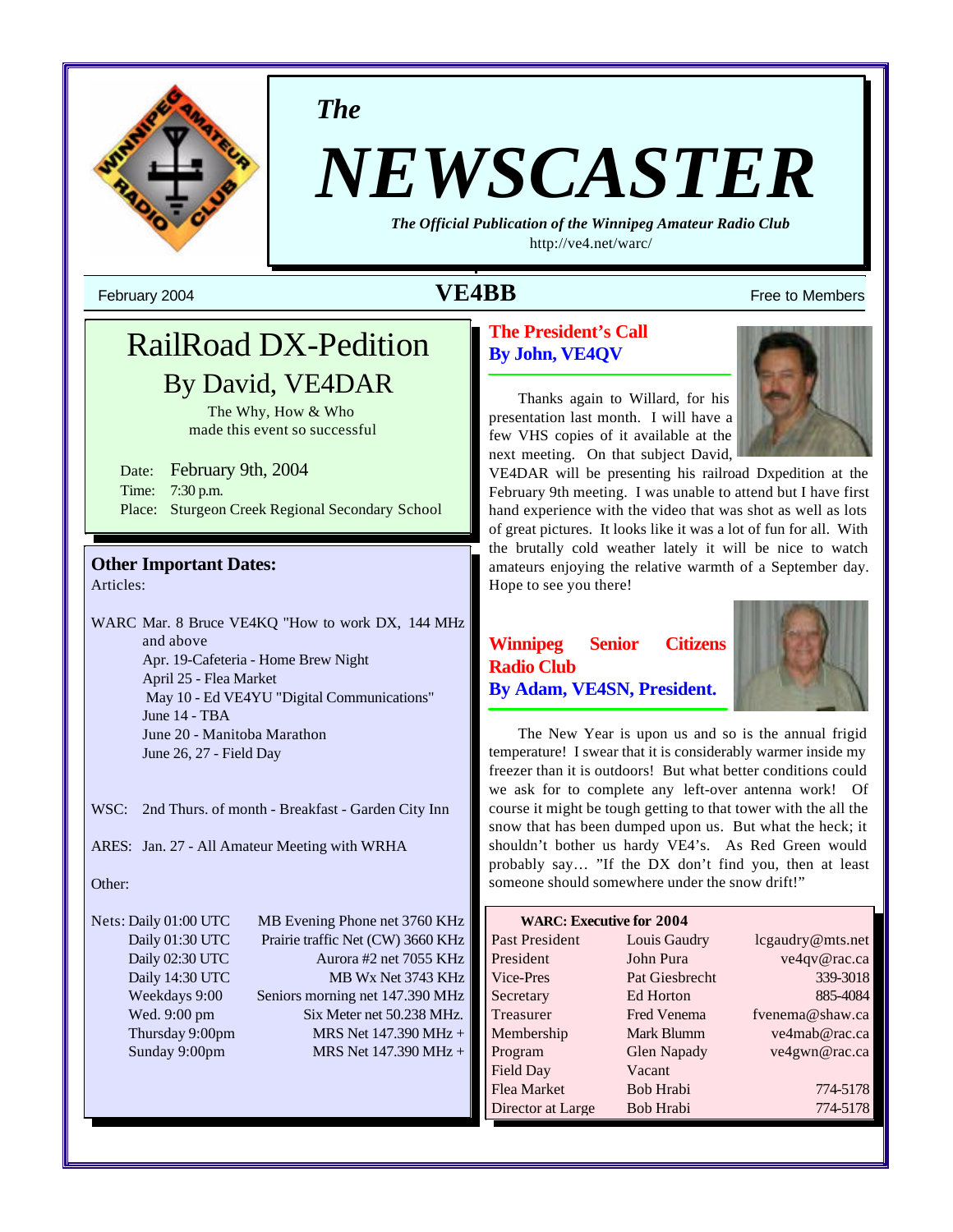Not much to report from the Club this month. Yours truly had to miss the first Board meeting of the year because of my annual medical check-up for which the appointment was made last September. I understand that all went well with a new president at the helm and a couple of new Board members. Speaking of which, here is a listing of the new Executive and the Board of Directors:

| <b>President -------------- Willard Elliott</b>   | <b>VE4WJE</b> |
|---------------------------------------------------|---------------|
| Vice President -------- Inv Cosgrove              | VE4UG         |
| <b>Secretary</b> --------------- George Gillespie | <b>VE4GNG</b> |
| Treasurer -------------- Ed Henderson             | <b>VF4YU</b>  |
| <b>Past President --------- Adam Romanchuk</b>    | <b>VF4SN</b>  |

#### **DIRECTORS**

| <b>Bert Andrews</b>   | <b>VE4AND</b> | Henry Hessner       | <b>VE4AUT</b> |
|-----------------------|---------------|---------------------|---------------|
| Glen Ash              | <b>VE4ASH</b> | Colin McBeath       | <b>VE4JCM</b> |
| Tom Blatch            | <b>VE4HQ</b>  | George Moodie       | VE4GOM        |
| <b>Roger Carbotte</b> | VE4ROG        | <b>Ed Oakes</b>     | <b>VE4OAK</b> |
| Paul Champagne        | VE4OPC        | <b>Bill Shipley</b> | <b>VE4BYL</b> |
| <b>Grant Delaney</b>  | VE4HGD        | Harry Tapper        | <b>VE4HST</b> |
| Albert Diamond        | VE4AX         | Fred Venema         | <b>VF4FV</b>  |
| <b>Gil Frederick</b>  | <b>VE4AG</b>  |                     |               |

A date has been picked for the 2004 WSCRC Christmas Luncheon. I know it's a long way to the next Holiday season but mark your calendars for Tuesday, December 7th so you won't forget!

Another upcoming event is the annual Girl Guides on the air weekend on February 21 and 22 at the club. Seems we only have one name on the list of volunteers, (happens to be mine), so we need a few more to assist and here's hoping a good number of Guides will show up.



Finally for those who may not be aware, CNR Repeater is now under the control of VE4WSC and the club has inaugurated a daily net at 7:00 pm. There's been no official coordination as yet but it's a good idea to check in and get some idea of what is happening at the club.

#### **From the Planning Chair: Glen, VE4GWN**



I think that it would be less than honest if I said that I fully understood

Willard's presentation that he gave in January. I don't blame Willard for this, but my own lack of understanding



about electronics. This being said, I still found the evening enjoyable. New ideas, and "reinventing the wheel" has always been a part of amateur radio, and it's good to

know that someone local is embracing new theories, ideas & antennas! Thank You Willard, and please keep us informed as you complete more tests. Again I'm going to post Willard's web address as I was told it was wrong in the last News Caster http://www.members.shaw.ca/w.elliott/.

February 9th meeting VE4DAR David's presentation will be on the **RRDX Project** & will consist of a slide show, some remarks about the project, and the World Premiere of the RRDX Project video! This should be a wonderful evening for everyone whether you attended the trip or not. It should also show everyone how to organize something like this, if you have any ideas. (I heard something mentioned about River Boats)

Also in February we plan to vote on a location for Field Day, this is one of our biggest events each year. A list of possible sites should be else where in this issue. We are still looking for someone to coordinate this event. June is FAST approaching; and I would like to see us get off on a better foot then last year.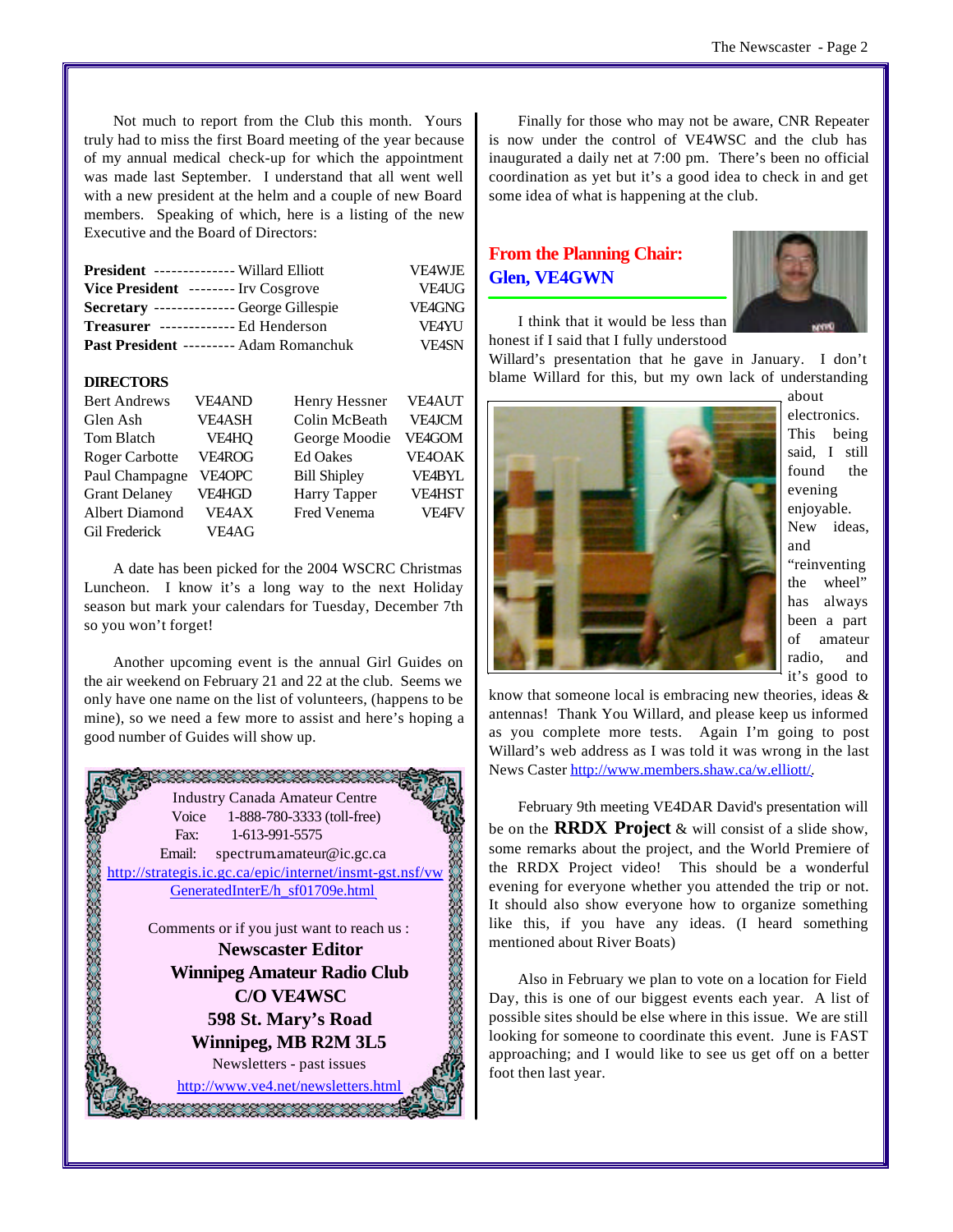June is also elections. This year the board of directors have been operating two short (after the vote last June to increase our size), and I also must step down from my position after three years. We need a nominating committee, and/or people interested in helping to run this club to step forward. Please contact a member of the board of directors ASAP!

As I was surfing the Internet this morning I found some information about a net that anyone beginning or even re-establishing his or her interests in C.W. may wish to look into:

Pot Lid Net (slow speed 8-12 WPM) NM Ed VE3GX 3.620 MHz 11:00 Sunday E.T.

Contact ve3gx@rac.ca for more information.

As a personal note, I have setup my own web site at: http://www.mts.net/~ve4gwn/ve4gwn.htm. I do make some changes from time to time so please come and check it out. I took a picture at a Saturday morning coffee a short time ago that I plan to add to the site.

#### **WPGARES Jeff Dovyak VE4MBQ**

Our January meeting featured Manitoba ARES SEC Don Mackinnon VE4DJ who gave a thought provoking presentation on Interoperability using a 9/11 video as an example.

CANWARN Net Controllers operated VE4WWO during the Winnipeg Weather Office Open House FRI 30 JAN. Thanks to VE4s AJR, ALW, VE4SE and VE4ESX

The Amateur Radio briefing for Festival du Voyager Sled Dog Races will be held TUE 10 FEB 1900h at PSPC 4th Floor Training Room 123 Main St (Union Station). If there is no one at the door call in on 147.42 MHz for access. A few volunteers are still required for SAT 14 FEB and SUN 15FEB.

Our next General meeting is TUE 17 FEB 1900h Sir Wm stephenson Library 765 Keewatin Street. Ron Martin VE4MGR will be giving a presentation on IRLP. March and April will have presentations on the new federal Ministry of Public Safety and the new WFPS Automatic Vehicle Location system and mobile data system.

#### **RAC Bulletins**

#### *RAC Bulletin 03-034E -*

#### *Canadian Amateurs may lose part of the 220 MHz band*

After studying the spectrum needs of various services over the past 18 months, the Radio Advisory Board of Canada (RABC) has decided to recommend to Industry Canada that the 220-222 MHz band be transferred from the amateur to the mobile service. The RABC also recommends that:

- $\odot$  Amateur repeaters in this portion of the band be grandfathered to continue operation for a number of years, with the number to be decided by Industry Canada.
- $\odot$  A section of 150 kHz of spectrum in the 220-222 MHz band be designated as public service spectrum to be shared by amateur and mobile services for special public safety and disaster communications applications.
- $\odot$  The band 219-220 MHz is allocated on a secondary basis to the Amateur service in Canada, which would be in harmony with a similar allocation in the USA.
- $\odot$  The band from 222-225 MHz remains as a primary exclusive amateur allocation.

Following consultation with Canadian amateurs in a survey conducted in July 2002 RAC, as a member of the RABC, has vigorously opposed these proposed changes without success.

Industry Canada must now take this advice, together with input from RAC, decide on a course of action, and in all likelihood conduct a public consultation before issuing a decision. The prospects do not look good. For the full story, visit the RAC web site at

http://www.rac.ca/news/canada.htm

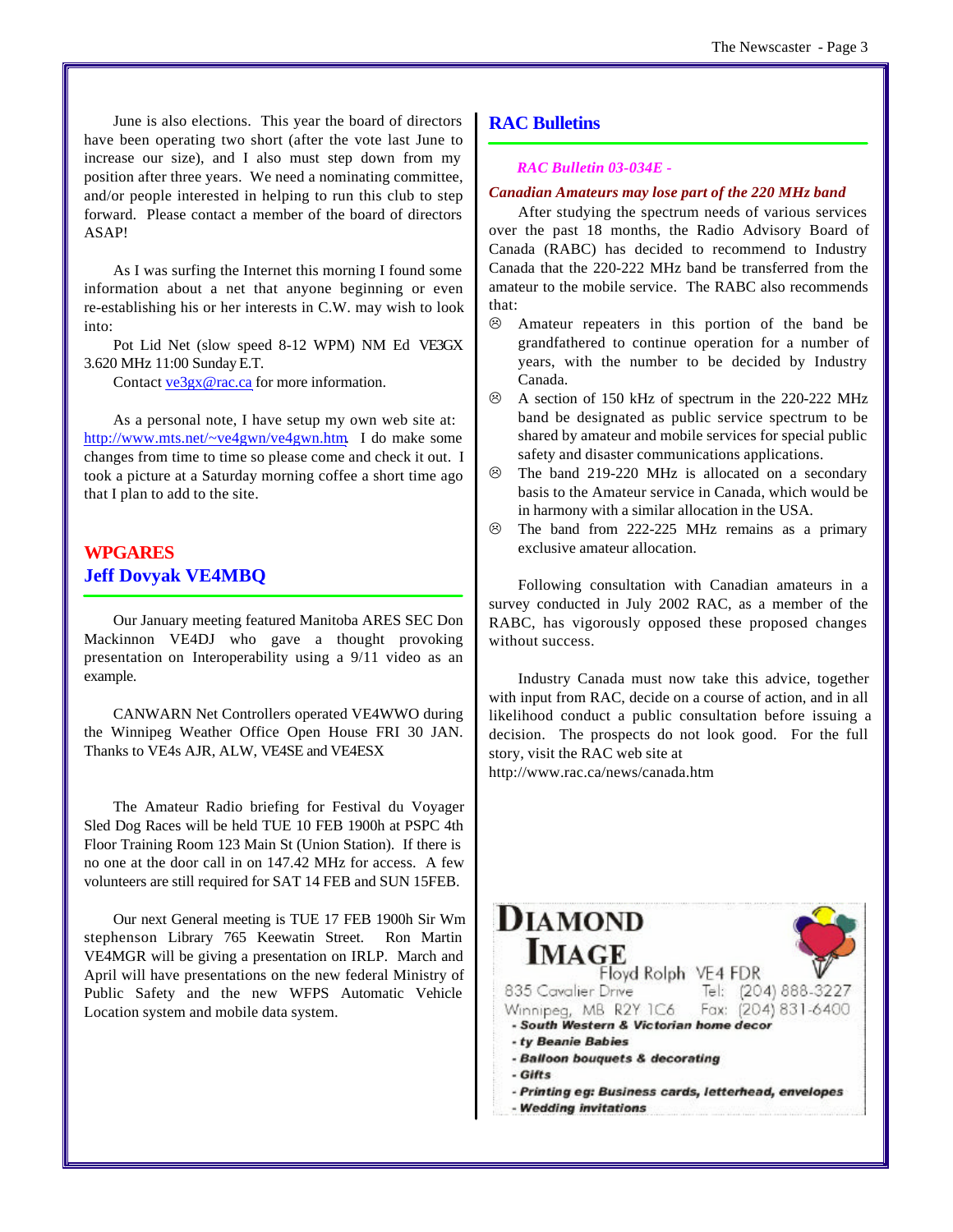#### **Minutes for W.A.R.C. January 12th, 2004 Submitted by Ed, VE4EIH**

The meeting began at 19:38 hrs. The usual introductions were done, there was 44 people in attendance.

#### *Correction to Minutes*

Ruth VE4XYL didn't take the minutes for the December meeting. Eric VE4EWN Motion was made to accept the minutes as corrected. Ed. VE4OAK, second, motion passed.

#### *Business arising.*

The PA system has stopped working, and currently checking options. John VE4JNF asked if he could take the old system, to see if he could get it working again. This was agreed to.

#### *Correspondence*

- Received an email, from CNIB about their amateur radio program.
- Glen VE4GWN, explained about a letter from Almont, to see if the amateur radio clubs can donate to youth amateur radio.
- There is to be a Manitoba Marathon Tech. Committee meeting on the 16 Feb. For info contact Jeff VE4MBQ.

#### *Financial Report*

- Fred explained the current financial state. The book shows 6688 but is actually, 5988. Rental \$650.00, Insurance \$550.00, Christmas \$190.00, and RAC donation \$200.00
- Ed. Henderson VE4YU gave the auditors report. This was as of 31 July 2003, and the books were in good order.
- O Fred passed out the budget copies. There was a increased from the flea markets \$1200.00 to \$1300.00 per flea market at 2 per year.
- Question about where the money goes for donations. Glen explained about Youth Amateur Radio ad DARF.
- Adam VE4SN moved that the auditors report be approved. Wayne VE4 WR 2nd. Motion passed.
- O Rick VE4OV asked if the budget should be voted upon. David stated that \$730.00, 18% is going for prizes, this was just for info.
- O Adam VE4SN explained that budgets are not usually voted upon, they are a guide line. Derek, noted that postage was going up. Fred said that there is a reserve for this.
- A question was asked about the book purchases. At \$85.00. Fred explained as how 3 where sold and 1 is being held in reserve.
- O Tom VE4SE, explained as how the printing is done free. By Floyd Rolph VE4FDR. The money saved balances out the budget.

#### *RAC Report*

Adam VE4SN, with the RAC report. There was no news on CW 220 to 222 MHz may be lost to the amateur radio users and transferred to the transportation industry. 222-225 MHz will be amateur us only, while 220-222 MHz repeaters will be grandfathered.

#### *Program*

Glen told every one about the nights presentation from Williard VE4WJE David VE4DAR report on the Prairie Dog Special will be on February. Glen is also looking for presentation ideas.

#### *Membership*

Mark Reported that there is 116 active and paid up members.

#### *DX*

Adam DX sleuths DX available spartic opened up. The WARC bands opened. DX expeditions are becoming a rarity, due to expense.

#### *ARES*

Tom Informed that the next ARES meeting is at 20/Jan./04 at the William Stevenson Library. The sled dog meeting will be held on the 10 Feb. 04. Wayne Gave a MB ARES report. There is a new Critical Structure Developing in the McDonald Bldg. There having a extensive Amateur radio station setup. MB ARES had HF course for the ERTS users. The user would be trappers, hunters, fishermen, etc. This is using 160 MHz equipment. This is on marine channel 24. MB ares operates a HF net on the 4th Sunday of every month. At 7.070 MHz. Wayne is planning a DX expedition with China. Wayne also has mini expeditions to Belize and Guiana.

#### *New Business*

Require nomination committee for the up and coming WARC executive elections.

John, explained that WARC and MRS are in the preliminary discussions towards a IRPL node. A question was asked about what site. Glen explained that, the UM IRPL node is hooked in with other computers and is busy.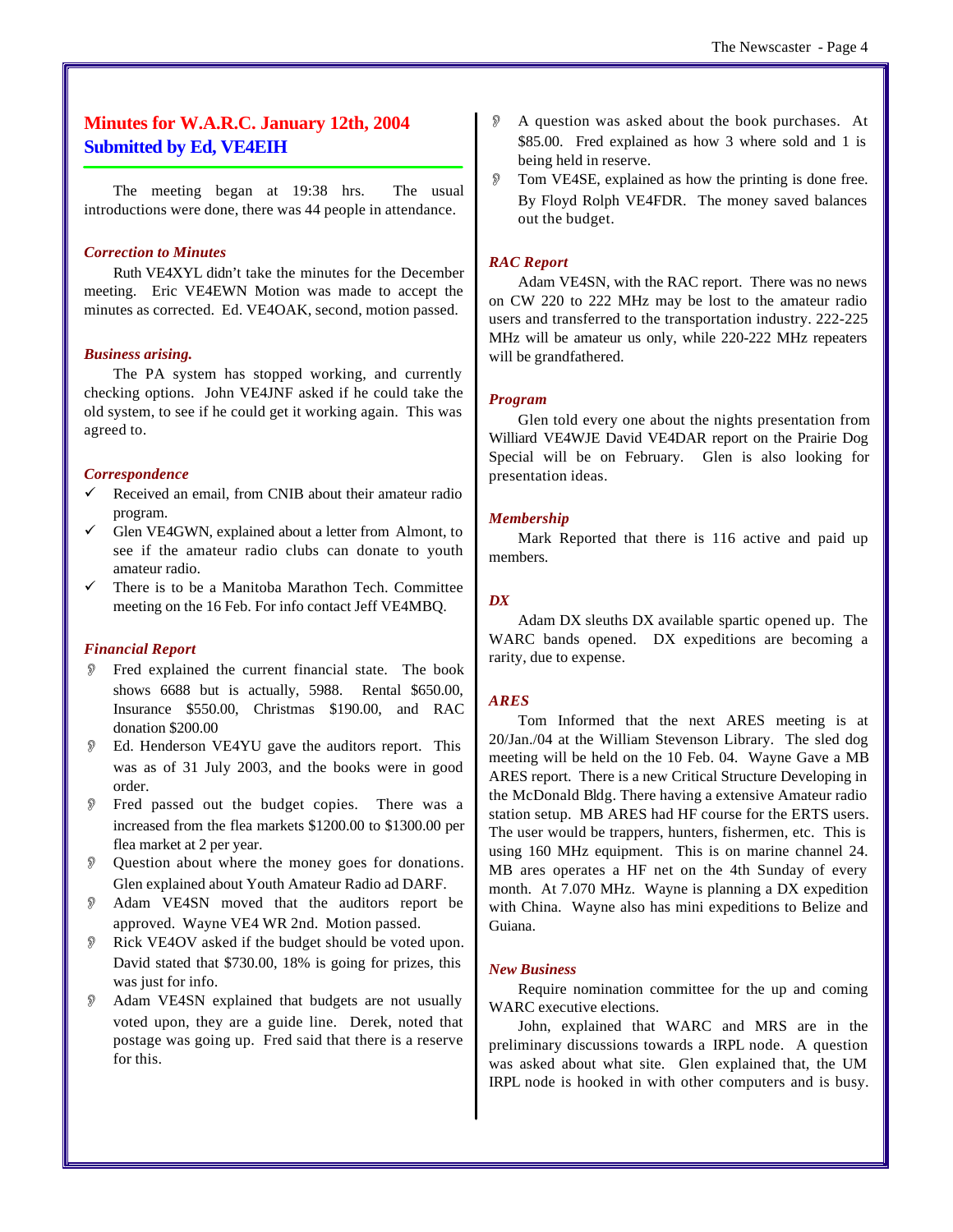Wayne informed that he just purchased a 30 ft tower with a building in Petersfield. That there may be use.

Dick, motioned that the meeting be concluded Eric 2nd. Motion was passed. Meeting ended at 2016 hrs. Mariska VE4MMG won the membership prize. Fred VE4TRO won the door prize.

#### **Contest Calendar**

#### *February*

| Vermont QSO Party                   |             | 0000Z | Feb <sub>7</sub>  |
|-------------------------------------|-------------|-------|-------------------|
| New Hampshire QSO Party             |             | 0000Z | Feb <sub>7</sub>  |
| Inter. Winter Contest               | SSB         | 0001Z | Feb 7             |
| Minnesota QSO Party                 |             | 1400Z | Feb <sub>7</sub>  |
| Delaware QSO Party                  |             | 1700Z | Feb <sub>7</sub>  |
|                                     | and         | 1300Z | Feb 8             |
| <b>Mexico International Contest</b> | <b>RTTY</b> | 1800Z | Feb <sub>7</sub>  |
| North American Sprint               | Phone       | 0000Z | Feb 8             |
| CQ/RJ WW WPX Contest                | <b>RTTY</b> | 0000Z | Feb 14            |
| <b>SARL Field Day Contest</b>       |             | 1000Z | Feb 14            |
| Asia-Pacific Sprint                 | $_{\rm CW}$ | 1100Z | Feb 14            |
| <b>Dutch PACC Contest</b>           |             | 1200Z | Feb 14            |
| <b>YL-OM Contest</b>                | $_{\rm CW}$ | 1400Z | Feb 14            |
| <b>FISTS Winter Sprint</b>          |             | 1700Z | Feb 14            |
| <b>OMISS QSO Party</b>              |             | 1700Z | Feb 14            |
| <b>RSGB 1.8 MHz Contest</b>         | CW          | 2100Z | Feb 14            |
| North American Sprint               | CW          | 0000Z | Feb 15            |
| <b>QRP ARCI Winter Fireside</b>     | <b>SSB</b>  | 2000Z | Feb 15            |
| <b>ARRL School Club Roundup</b>     |             | 1300Z | Feb 16            |
| <b>ARRL Inter. DX Contest</b>       | $_{\rm CW}$ | 0000Z | Feb 21            |
| YL-ISSB QSO Party                   | CW          | 0000Z | Feb 21            |
| <b>YL-OM Contest</b>                | SSB         | 1400Z | Feb 21            |
| CQ 160-Meter Contest                | SSB         | 0000Z | Feb <sub>28</sub> |
| <b>REF Contest</b>                  | <b>SSB</b>  | 0600Z | Feb <sub>28</sub> |
| <b>UBA DX Contest</b>               | CW          | 1300Z | Feb <sub>28</sub> |
| Mississippi QSO Party               |             | 1500Z | Feb <sub>28</sub> |
| FYBO Winter QRP Field Day           |             | 1600Z | Feb 28            |
| North American QSO Party            | <b>RTTY</b> | 1800Z | Feb <sub>28</sub> |
| <b>High Speed Club Contest</b>      | CW          | 0900Z | Feb 29            |
| North Carolina QSO Party            |             | 1700Z | Feb 29            |
|                                     |             |       |                   |
| March                               |             |       |                   |
| <b>AGCW YL Party</b>                | $\text{CW}$ | 1900Z | Mar 2             |
| SSA 10 m Aktivitetstest CW/SSB/FM   |             | 1700Z | Mar 4             |
| <b>ARRL Inter. DX Contest</b>       | Phone       | 0000Z | Mar 6             |
| Open Ukraine Championship           | RTTY        | 2200Z | Mar 6             |
| DARC 10-Meter                       | Digital     | 1100Z | Mar 7             |
| Pesky Texan Armadillo Chase         |             | 0200Z | Mar 11            |
| <b>YLISSB QSO Party</b>             | SSB         | 0000Z | Mar 13            |
|                                     |             |       |                   |

|                                    | <b>RSGB Commonwealth Contest</b> | CW            | 1000Z  | Mar 13   |
|------------------------------------|----------------------------------|---------------|--------|----------|
|                                    |                                  | SSB           | 1200Z  | Mar 13   |
|                                    | DIG QSO Party (10 - 20 m)        |               |        |          |
|                                    | <b>AGCW QRP Contest</b>          |               | 1400Z  | Mar 13   |
|                                    | <b>SOC Marathon Sprint</b>       |               | 1800Z  | Mar $13$ |
|                                    | North American Sprint            | <b>RTTY</b>   | 0000Z  | Mar 14   |
|                                    | <b>UBA Spring Contest</b>        | CW            | 0700Z  | Mar 14   |
|                                    | DIG QSO Party (80 m)             | <b>SSB</b>    | 0700Z  | Mar 14   |
|                                    | DIG QSO Party (40 m)             | <b>SSB</b>    | 0900Z  | Mar 14   |
|                                    | <b>NSARA</b> Contest             |               | 1200Z  | Mar 14   |
|                                    | SSA Månadstest nr 3              | <b>CW</b>     | 1400Z  | Mar 14   |
|                                    | SSA Månadstest nr 3              | SSB           | 1515Z  | Mar 14   |
|                                    | Wisconsin QSO Party              |               | 1800Z  | Mar 14   |
|                                    | <b>BARTG</b> Spring              | <b>RTTY</b>   | 0200Z  | Mar 20   |
|                                    | <b>SARL VHF/UHF Contest</b>      |               | 1000Z  | Mar 20   |
|                                    | <b>Russian DX Contest</b>        |               | 1200Z  | Mar 20   |
|                                    | <b>DARC</b>                      | <b>SSTV</b>   | 1200Z  | Mar $20$ |
|                                    | <b>AGCW VHF/UHF Contest</b>      |               | 1600Z  | Mar 20   |
|                                    | Virginia QSO Party               |               | 1800Z  | Mar 20   |
|                                    | 9KCC 15m                         | <b>CW/SSB</b> | 1200Z  | Mar 21   |
|                                    | Spring QRP Homebrewer Sprint     |               | 0000Z  | Mar 22   |
|                                    | CQ WW WPX Contest                | <b>SSB</b>    | 0000Z  | Mar 27   |
|                                    | Oklahoma QSO Party               |               | 1300Z  | Mar 27   |
| <b>CLARA</b> and Family HF Contest |                                  | 1700Z         | Mar 27 |          |
|                                    | 9K 15-Meter Contest              |               | 1200Z  | Mar 28   |
|                                    | <b>QRP</b> Homebrewer Sprint     | CW/PSK31      | 0000Z  | Mar 29   |
|                                    |                                  |               |        |          |

## 53rd. Hamvention Dayton Ohio May 14 - 16, 2004

Hamvention® is the world's largest amateur radio gathering and trade show.

#### You are invited to attend:

- $\upbeta$  our Forums where you can meet and hear authorities on all facets of amateur radio
- $\upbeta$  500 inside exhibit spaces where the exhibitors are showing their latest equipment and are available to answer questions about their products
- O our HUGE 2500+ space outdoor vendor area!

Come meet your friends, make new ones and remember: "If you can't find it at Dayton, you'll never find it!"

> Experience amateur radio tradition.. .visit Hamvention®!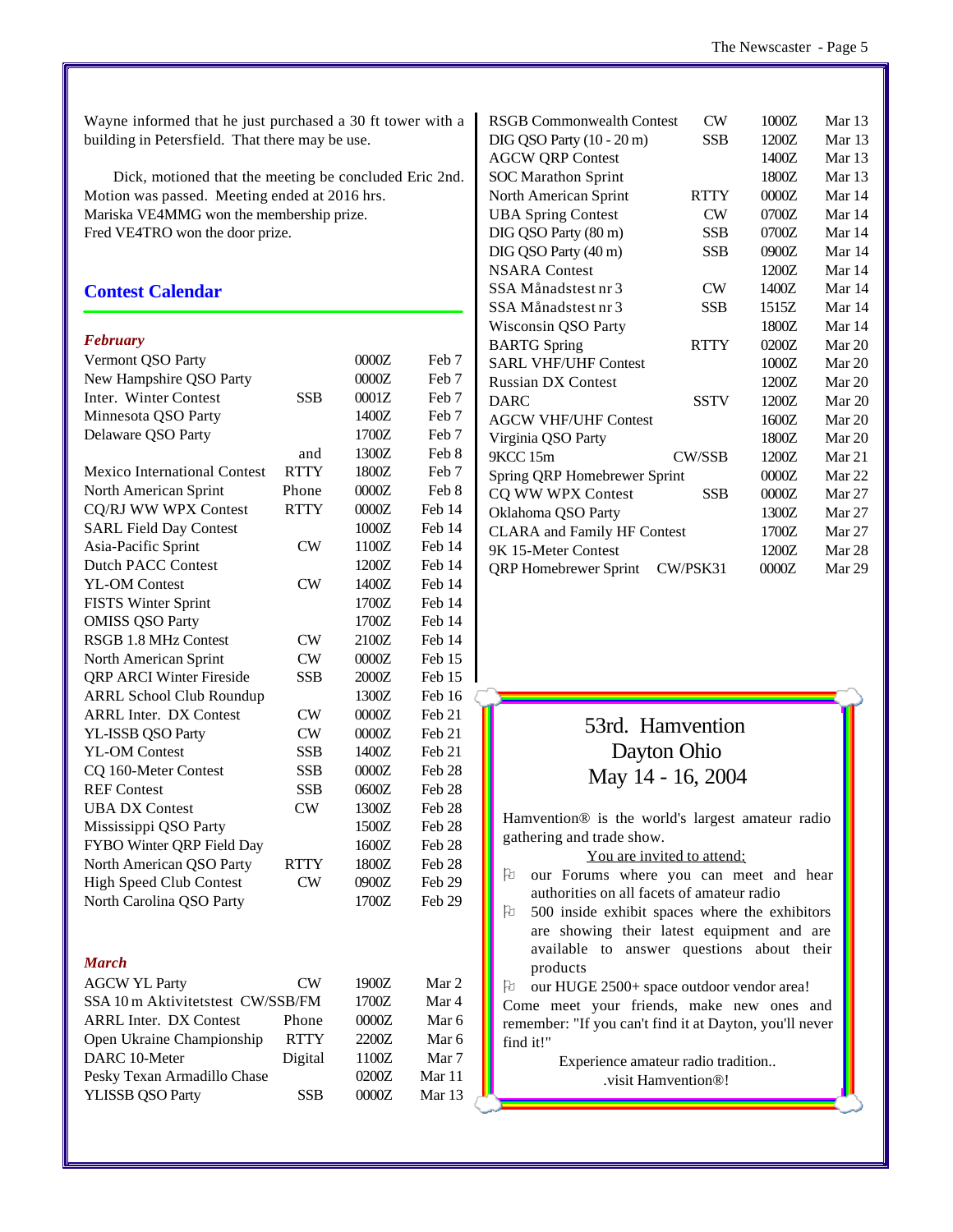#### **News from the Net**

#### *Croatian Amateurs go code free*

9A amateurs now no longer have to pass a Morse code test for access to the HF bands. The Morse code requirement for an HF bands licence was also dropped with the new regulations and there are now only two licence classes there: the full licence and a beginners' licence.

#### *P29 Goes Code Free*

The principal legal officer for PANGTEL has given an opinion confirming P29 Z calls - those holding a Limited Amateur Operator's Certificate of Proficiency, have access to all HF bands granted by PANGTEL. Board meeting minutes are currently unavailable, but to allow P29 amateurs to jointly celebrate the change with VK amateurs, permission was urgently sought over the last week or so.

#### *PCSAT Ops Going Well*

PCsat is doing fine and will continue in good Sun through New Years Eve. Seeing about 50 users per day and 30 per pass over the USA. Any packet station can copy her, just tune 145.825 and watch (1200 baud normal AX.25 packet). To transmit though her, just set your unproto to UNPROTO APRS VIA WIDE, go to CONVERSE and type something to someone else you see. This is the same path as APRS users use terrestrially. (RELAY, PCSAT-1 and W3ADO-1 also work.) Sapphire (45) is 10 minutes behind PCsat in the same orbit. Her uplink is 145.945 and very weak downlink is on 437.095 +/- Doppler. Her digi callsign is VIA KE6QMD. ISS is not doing packet these days, but we can hope. During travels, set your mobile to 145.825. When you hear one PCSAT pass, the next one is exactly 100 minutes later and the NEXT day the same pass is 30 minutes earlier. (And Sapphire is 10 minutes behind it but takes a UHF beam to hear it on 437.095, though it is easy to hit on 145.945.)

#### *Croatian Amateurs Gain New Bands, 100KHz at 40 Metres*

Croatia has become the first country in Region 1 to benefit from the expansion of the 40-metre band agreed at the World Radio Conference in Switzerland last summer. 9A amateurs have also been given privileges at 70 and 3400 MHz and now no longer have to pass a Morse code test for access to the HF bands.

New amateur radio regulations came into effect in Croatia on the 26th of December. Since then, amateurs there may operate between 7100 and 7200 kHz on a Secondary basis, with a maximum power of 1000 watts PEP, in addition to the normal Region 1 allocation of 7000 to 7100 kHz. On 4 metres, Croatian amateurs now have 70.000 to 70.450 MHz, with a power limit of 10 watts. They also gain a new band between 3400 and 3410 MHz, with a maximum permitted power of 150 watts.

#### *Icom solution enables VoIP amateur radio*

Icom America recently announced the first EchoLink over D-Star contact between Ham radio operators in Bellevue, Wash., and several cities in Ohio. The successful contact established that Ham operators now have the ability to use EchoLink and other voice-over-Internet protocol (VoIP) technologies even in mobile or remote locations, the company said. EchoLink uses VoIP technology to transmit voice signals digitally from one PC to another, while the D-Star platform provides 128 kb/s data transmission over the air on the 1.2 GHz amateur band. - IWCE/MRT, Jan 29 2004

#### *ARRL Asks for code free license*

The ARRL will ask the FCC to create a new entry-level Amateur Radio license that would include HF phone privileges without requiring a Morse code test. The League also will propose consolidating all current licensees into three classes, retaining the Element 1 Morse requirement--now 5 WPM--only for the highest class. The entry-level license class--being called "Novice" for now--would require a 25-question written exam. It would offer limited HF CW/data and phone/image privileges on 80, 40, 15 and 10 meters as well as VHF and UHF privileges on 6 and 2 meters and on 222-225 and 430-450 MHz. Power output would be restricted to 100 W on 80, 40, and 15 meters and to 50 W on 10 meters and up, thus avoiding the need for the more complex RF safety questions in the Novice question pool. (HF PACK RELAY) -- *WIA - Queensland = Qnews*

> Yes it's coming.... And soon. **Home Brew Night** April 19th

<u>MUUNINININ</u>

What have you decided to build ? If you start now, you should have it built in time for the big night. So start building and show your soldering prowlness by bringing your project out on April 14th, to be judged by your fellow hams. If you are lost for idea's, check out these sites on home brew projects.

http://homepage.tinet.ie/~ei9gq/homebrew.html http://www.ku4ay.net/homebrew.html http://www.ac6v.com/homebrew.htm http://www.ac6v.com/homebrew.htm http://wb0nni.dakotamade.com/ http://www.qsl.net/ve3rgw/dream.html http://www.tecsolv.com/cq/

**WWWWWWW**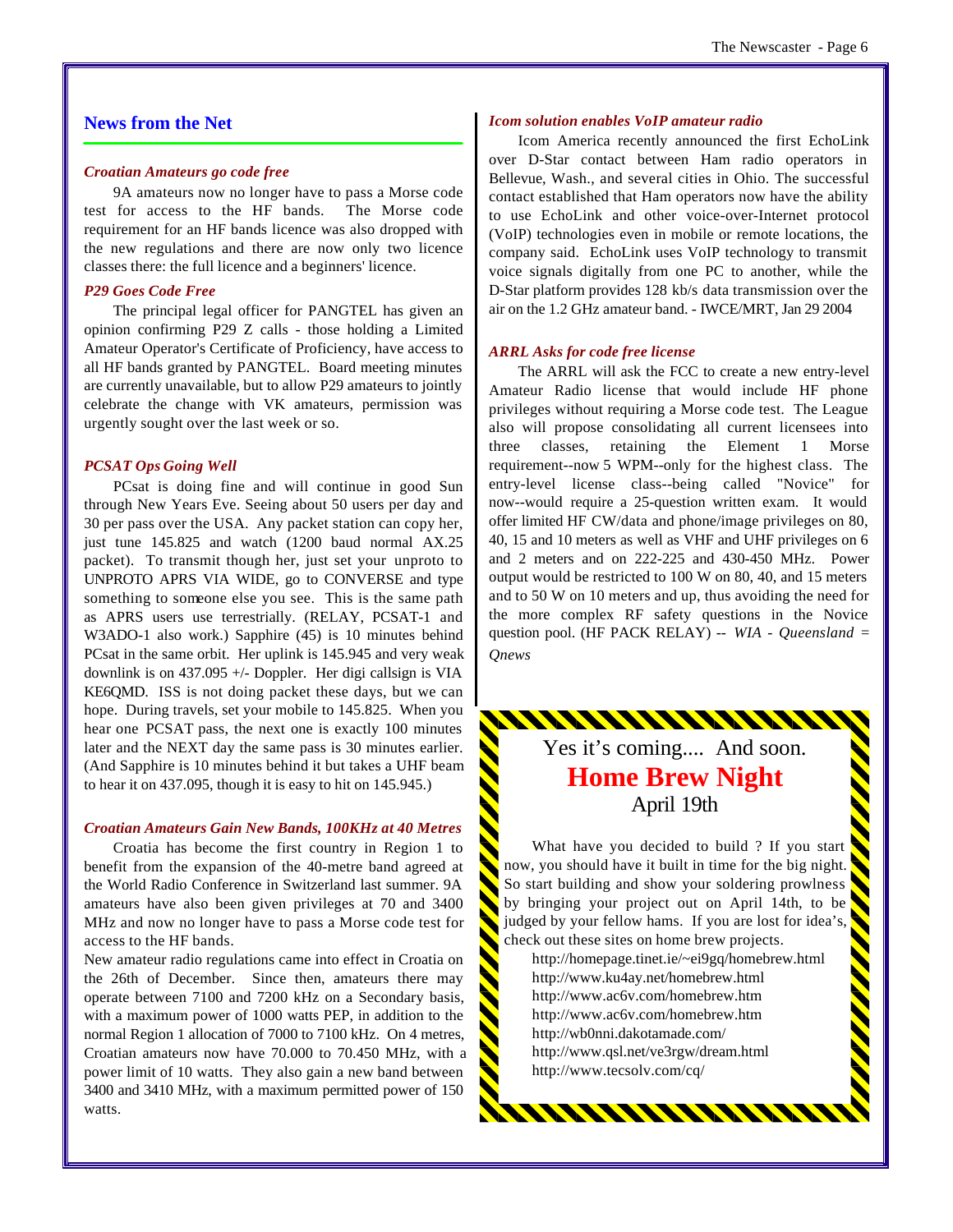## History of The Winnipeg Repeater Society

I am looking for information on the history of Winnipeg Repeater Society, from 1968 until 1990. I am looking specifically for dates that VE4GIM in Gimli, VE4NEP in Neepawa, VE4CDN in St. Jean, and VE4BMR in Baldy Mountain first went on the air. I would also like to know exactly when the 2 meter nets began. Any other details of important events in the history of WRS would be appreciated. (Manitoba Repeater Society was originally known as Winnipeg Repeater Society)

Contact Dick VE4HK on VE4WPG repeater, at the Golden Arches most Saturday mornings, at WARC meetings, phone 256-3143, or ve4hk@rac.ca

#### **Reflections of 2003 by: Tedd Vidler – VE4VID**

Each of us has memories that we tend to reflect upon as the year draws to a close. For myself there were many milestones but I'll stick to the hobby of amateur radio as that is where we share a common hobby interest. I'll try to keep the events in sequence and not bounce around too much.

In January, after many attempts to learn Morse code I enrolled in the evening classes at VE4WSC. This time with more determination, as I had all the equipment needed to operate on the HF bands. March 3rd 2003 saw the successful completion of testing for the first group and I came home "on cloud nine" as I managed to pass.

The month of March 2003 saw a good number of HF contacts including one 50 minute CW contact which left me feeling totally wiped out. What a blast that was. In March Harm VE4HAZ suggested that I try contesting for fun as time permitted and my first contest was March 29-30, 2003. He was right. It can be fun and educational.

In April I obtained a Yaesu FT–840 transceiver which provided the opportunity to operate mobile on a trip to Alberta in early May. By the long weekend I went camping and while there entered another contest from Lac Du Bonnet. I actually won the Manitoba certificate for that one.

Operating mobile permitted me to operate on my own call sign during field day 2003 from different locations in Winnipeg. The operating mobile continued during travel to the Peace Garden for the International Hamfest. Several times while camping I was privileged to operate portable and worked several DX stations.

A special treat for me was operating on the Prairie Dog Central DX expedition. For me, being one of the operators VE4RAC for the Canadian Winter Contest closed off the year with a great blast. It's hard to believe that I worked 178 contacts on 2m, 10m, 15m and 20 bands in between four and five hours.

The moral of the story is that I couldn't have done any of these great things if I hadn't taken that CW course. If you have had someone tell you not to bother as we'll get access soon anyway like I did . . . DON'T LISTEN TO THEM. If a course isn't possible, tapes and computer software will get you a good start and a mentor is probably waiting to be asked for help.

My thanks to all of you who helped with encouragement and in so many ways along the trip. For me the year 2003 was a great year and my log book proves it, with an excess of 680 contacts with over 600 on HF in about ten months.

#### **RAC Directors Report By BJ Madsen, VE5FX**

Not much has been happening recently - the new President, Daniel Lamoureux, attended a meeting with the ARRL last weekend, at Newington, CT. No reports have been received about the outcome of this meeting.

RAC is still without a treasurer.

Ken Pulfer, VE3PU who most recently served as VP of Government and International Affairs, has accepted the newly-created position of Assistant to the President. Ken had served out his term as VP and was not eligible to continue in that position.

A very nice article has been posted to the RAC InterNet WEBsite about the Prairie Dog Central train expedition.

Has your club met the RAC Youth Education Program Challenge yet? Do you want to contribute to a cause that has the potential to do so much for Amateur Radio? See our WEBsite at http://www.rac.ca with a link to 'Youth Ed. Program" for details on how to participate. Several clubs, including the Winnipeg Amateur Radio Club and the Regina Amateur Radio Association have come forward already.